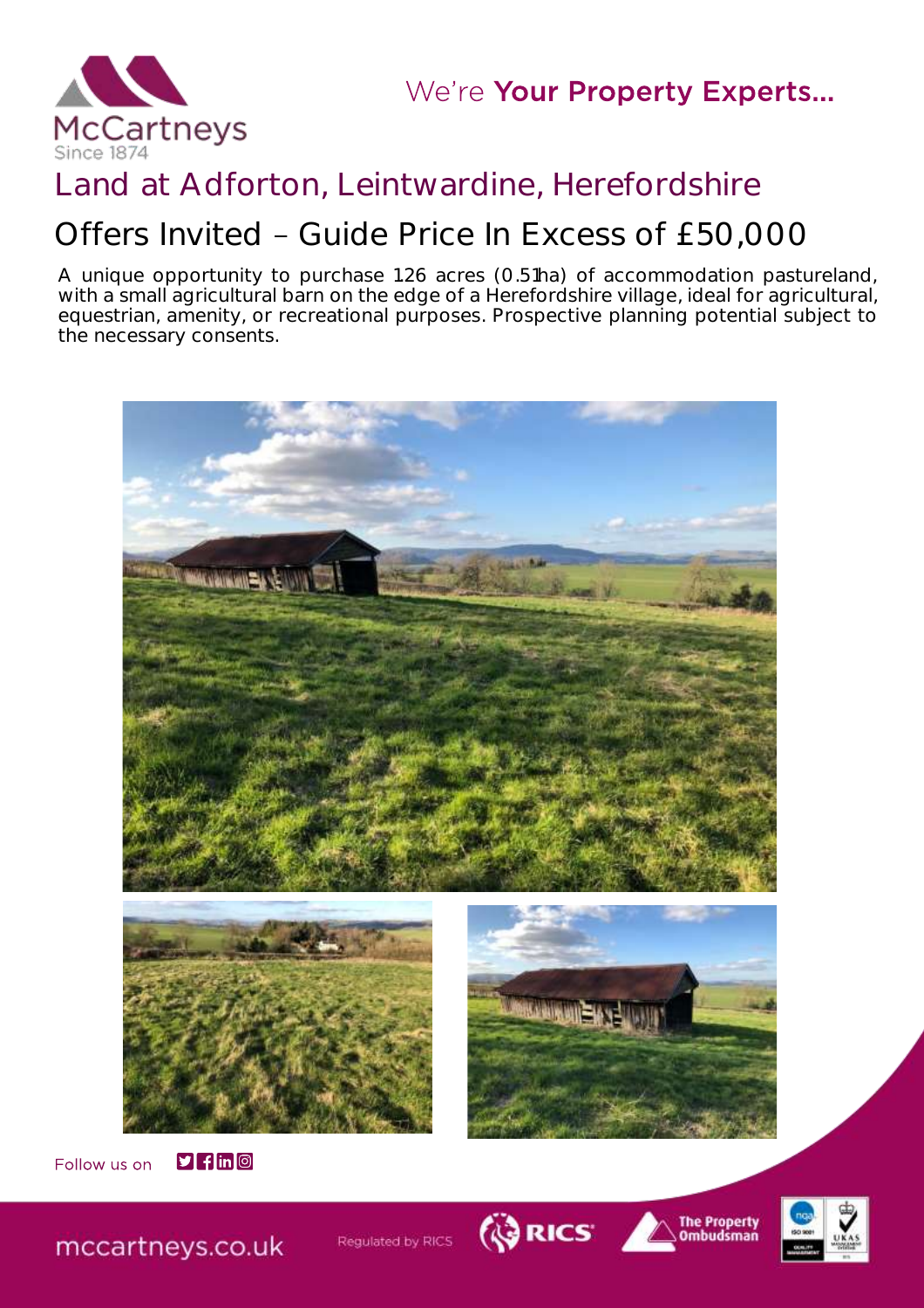

### Foreword

The land is set within one enclosure set within a ring fence and amounts to approximately 1.26 acres (0.51 ha) currently laid to permanent pasture, offering potential for agricultural, equestrian, amenity, or recreational purposes. The land is level and is suitable for mowing, if required, and served by natural water supplies. The land is well fenced and bounded by mixed species mature hedgerows.

The land is conveniently situated within the renowned farming area of North Herefordshire and is situated on the edge of the village of Adforton.

There is no planning consent attached to the land, it is the prospective purchaser's responsibility to fully explore this opportunity, should it be of interest.

### Building

There is a small timber pole and corrugated iron fodder barn with open sides requiring attention.

# Uplift Clause / Overage Agreement

The land is being offered for sale subject to an uplift clause stating that if within 25 years from the purchase date the buyer develops the land or obtains planning permission for such, 50% of any increase in value is payable to the current seller.

Tenure Is Freehold.

Possession

Vacant possession available upon completion.

Sporting Rights

These are in hand and will pass with the sale of the freehold.

# Timber

All growing timber is included in the sale of the property.

### Basic Payment Scheme (BPS)

The land is registered with the RPA. No BPS entitlements are included in the sale, however, they will be available by separate negotiation, The land lies in the Non-SDA region of England, Further information can be sought from the Rural Payments Agency, PO Box 69, Reading RG1 3YD Tel. 03000 200301

### Agri-Environment Schemes

The land is not currently subject to any agri-environmental scheme.

Local Authority

Herefordshire Council, County Offices, Plough Lane, Hereford, Herefordshire, HR4 0LE. Tel. 01432 260500

# Plans, Areas & Schedules

These are based on the Rural Land Register Map and are for reference only. They have been checked and computed by the agents and the purchaser shall be deemed to have satisfied himself as to the description of the property and any error or mis-statement shall not annul the sale, nor entitle either party to compensation. The plan is for the purposes of identification only and is based on the Ordnance Survey Sheets.

# Planning

The land is sold subject to any development plan, tree preservation order, town planning schedule, resolution or notice which may be or become to be in force, and subject to any road widening or improvement schemes, land charges and statutory provisions or bylaws without any obligation on the vendors to specify them.

# Boundaries

The purchaser shall be deemed to have full knowledge of all boundaries and neither the vendor nor the vendor's agents will be responsible for defining the boundaries or ownership thereof.

mccartneys.co.uk

## Wayleaves, Easements & Rights of Way

The property is sold subject to, and with the benefit of, all easements and quasi-easements and rights of way, declared and undeclared.

#### Access

Direct access off the council-maintained public highway.

# Water

The land benefits from natural water supplies.

Health & Safety The Agent advises all prospective purchasers when viewing the property to take due care.

### Viewing

Strictly by prior appointment with the agents - McCartneys Tel: 01588 672 385. Opening Hours: Mon Fri: 9:00 am - 5:00 pm

### Directions

From Leintwardine proceed south on the A4110. Follow this road into the village of Adforton and turn right just before the church car park. Proceed up the lane for a short distance and the land is situated just on the far edge of the village, on the crossroads.

Details Last Updated: Tuesday, 19 April 2022

Messrs McCartneys LLP for themselves and for the vendors or lessors of this property whose agents they are give notice that: the particulars are produced in good faith, are set out as a general guide only and do not constitute any part of a contract; no person in the employment of McCartneys LLP has any authority to make or give any representation or warranty whatever in relation to this property.

# MCCARTNEYS LLP

*CORICS* 

REGISTERED OFFICE: McCartneys LLP, The Ox Pasture, Overton Road, Ludlow, Shropshire SY8 4AA. Tel: 01584 872251.

REGISTERED NO: OC310186